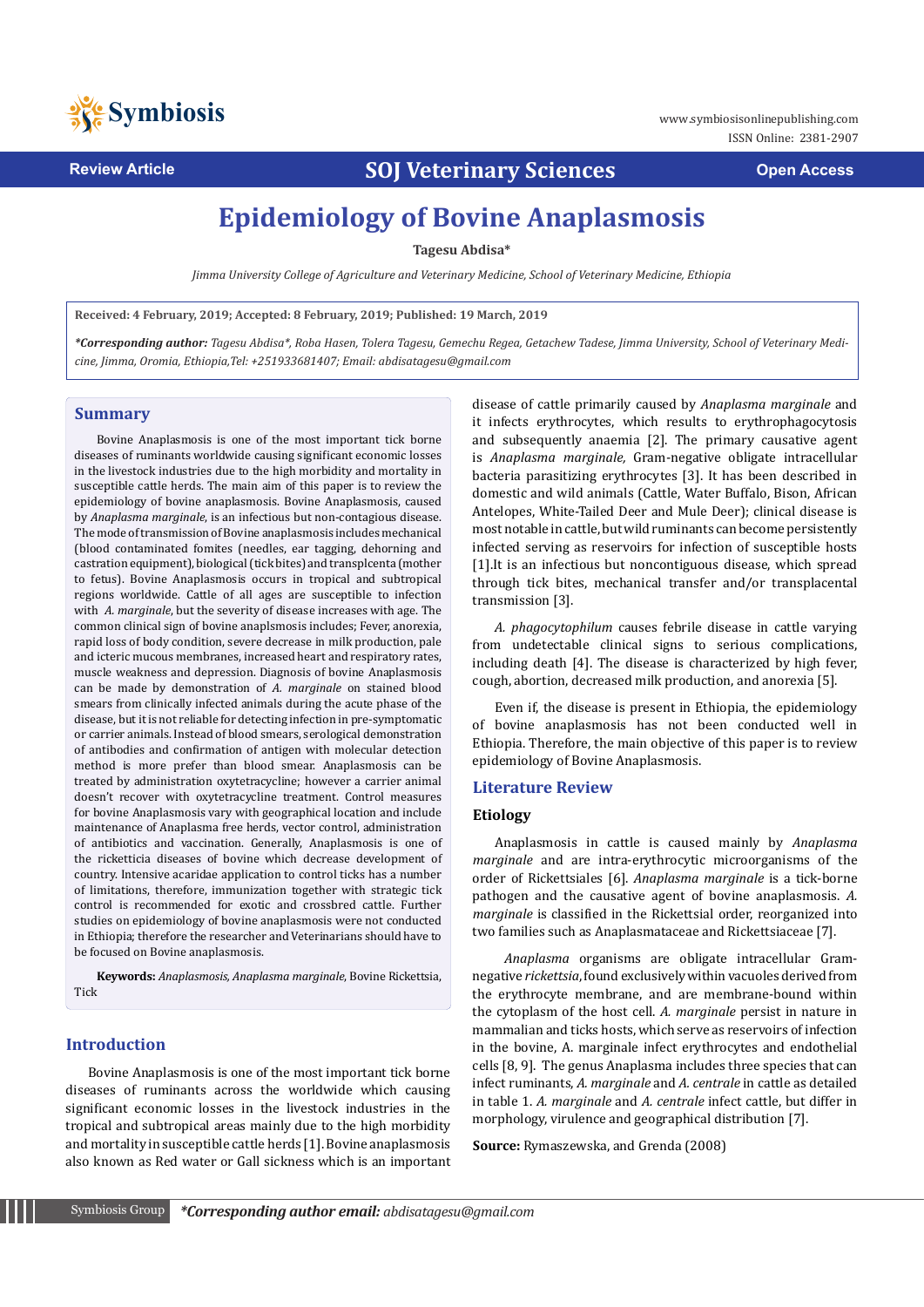| <b>Table 1:</b> The characteristic of pathogens of genus <i>Anaplasma</i> causative agent of Bovine anaplasmosis |                              |                                              |                                 |                                                             |
|------------------------------------------------------------------------------------------------------------------|------------------------------|----------------------------------------------|---------------------------------|-------------------------------------------------------------|
| Aetiological agent                                                                                               |                              | Disease                                      | Vector                          | Infected organism or host                                   |
| Before 2001                                                                                                      | <b>After 2001</b>            |                                              |                                 |                                                             |
| Anaplasma marginale                                                                                              | Anaplasma marginale          | Bovine anaplasmosis                          | Ixodes spps; dermancentor spps  | Ruminnat farming                                            |
| Anaplasma central                                                                                                | Anaplasma central            | Bovine anaplasmosis                          | Haemaphysalis spps, Ixodes spps | Ruminants farming                                           |
| E.equi<br>E.phagocytophila                                                                                       | Anaplasma<br>phagocytophilum | Human and animal<br>granulocytic anaplsmosis | Ixodes spps; Dermacentor spps   | Small ruminants forming an<br>wild, horses, dogs,<br>Humans |

# **Epidemiology**

# **Geographic distribution**

Bovine anaplasmosis is the major cause of morbidity and mortality in the tropics and subtropics, particularly in exotic and crossbred cattle. The geographic distribution of the disease is dependent on the density and distribution of tick vectors and reservoir host. The distribution of Anaplasmosis may continue to change due to the trend of global warming, which may influence the movement of the tick hosts [10].

### **Host occurrence**

Among domestic livestock, *A. marginal* infects ruminants, but is principally pathogenic only in cattle. The pathogen has a wide host range including various wild animals. The epidemiological contribution of domestic and wild animals toward prevalence of disease is insufficient due lack of further research conduction [11]. Severity of Anaplasmosis is related to various factors such as virulence of the strain, age-related host susceptibility and breed resistance. Calves less than 1 year old show only mild signs or remains asymptomatic and Cattle more than 2 years of age are most likely to have severe, acute and potentially fatal disease. *Bos Taurus* cattle appear to be more likely to develop severe, acute disease than *Bos indicus* cattle [12, 13].

Calves are much more resistant to disease (although not infection) than older cattle. This resistance is not due to colostral antibody from immune dams, but they regenerate red blood cells faster than adults. In endemic areas where cattle first become infected with *A marginale* early in life, losses due to anaplasmosis are minimal [14, 15]. Animals that recover from the disease may remain carriers for life and becoming reservoirs for transmission to other susceptible hosts. However, these chronically infected cattle may relapse to anaplasmosis when immunosuppressed (by corticosteroids), when infected with other pathogens, or after splenectomy. Carriers serve as a reservoir for further transmission. Serious losses occur when mature cattle with no previous exposure are moved into endemic areas or under endemically unstable situations when transmission rates are insufficient to ensure that all cattle are infected before reaching the more susceptible adult age [15].

# **Source of infections**

Anaplasmosis is a vector-borne and also known as yellowbag or yellow fever. This parasite infects the red blood cells and causes severe anemia. It is most usually spread by ticks. The tick is considered the primary vector for this disease, and it acquires *A. marginale* by feeding on infected erythrocytes in cattle. The tick then acts as a reservoir by replicating in several tissues, but primarily in the midgut and salivary glands, with the latter of greater importance for transmission back to cattle [16].

# **Method of Transmissions**

*A. marginale* transmission typically occurs via two different routes, the biological pathway through mostly ticks and mechanical pathway [9, 11, 17]. Mechanical transmission can occur through reusing of needles, dehorners, ear taggers, castrating knives or other surgical instruments, and tattoo instruments [1, 18]. In mechanical transmission, the organism is transferred by blood-contaminated mouthparts of biting flies or by blood-contaminated equipment. Horse flies are capable of transmitting the organism and may remain mechanically infective for up to two hours after feeding on an infected animal. Bloodcontaminated equipment, such as used vaccination needles, can also transfer *A. marginale* from an infected animal to uninfected animals [19, 20].

Biological transmission occurs through ticks. Once a tick acquires the organism through a blood meal, the organism infects the tick's gut cells and completes part of its life cycle. Over time, other tissues within the tick, including salivary glands, become infected. When a tick feeds on cattle, it transmits the organism through its saliva. Ticks can develop persistent infections and, with their intermittent feeding, can transmit the organism to multiple animals within the herd and nearby herds [20, 21]. Transplacental transmission occurs when the organism is transmitted from dam to fetus. This transmission appears to occur during the second or third trimester of pregnancy [22, 23].

# **Risk Factors**

*Bos taurus* breeds are not commonly affected by Anaplasmosis because of their reistance to heavy tick infestation, however they are more likely to develop acute Anaplasmosis than cross Zebu breed [1]. Anaplasmosis infection is higher in female than male animals due to hormonal disturbances, milk production, draught power and breeding system which pose it to weakened immune system (Setotaw et al., 2014). In temperate regions seasonal occurrence of the disease is associated with the occurrence of the vectors and the prevalence of Anaplasmosis is found higher in hot and humid weather associated with the abundance of ticks [24].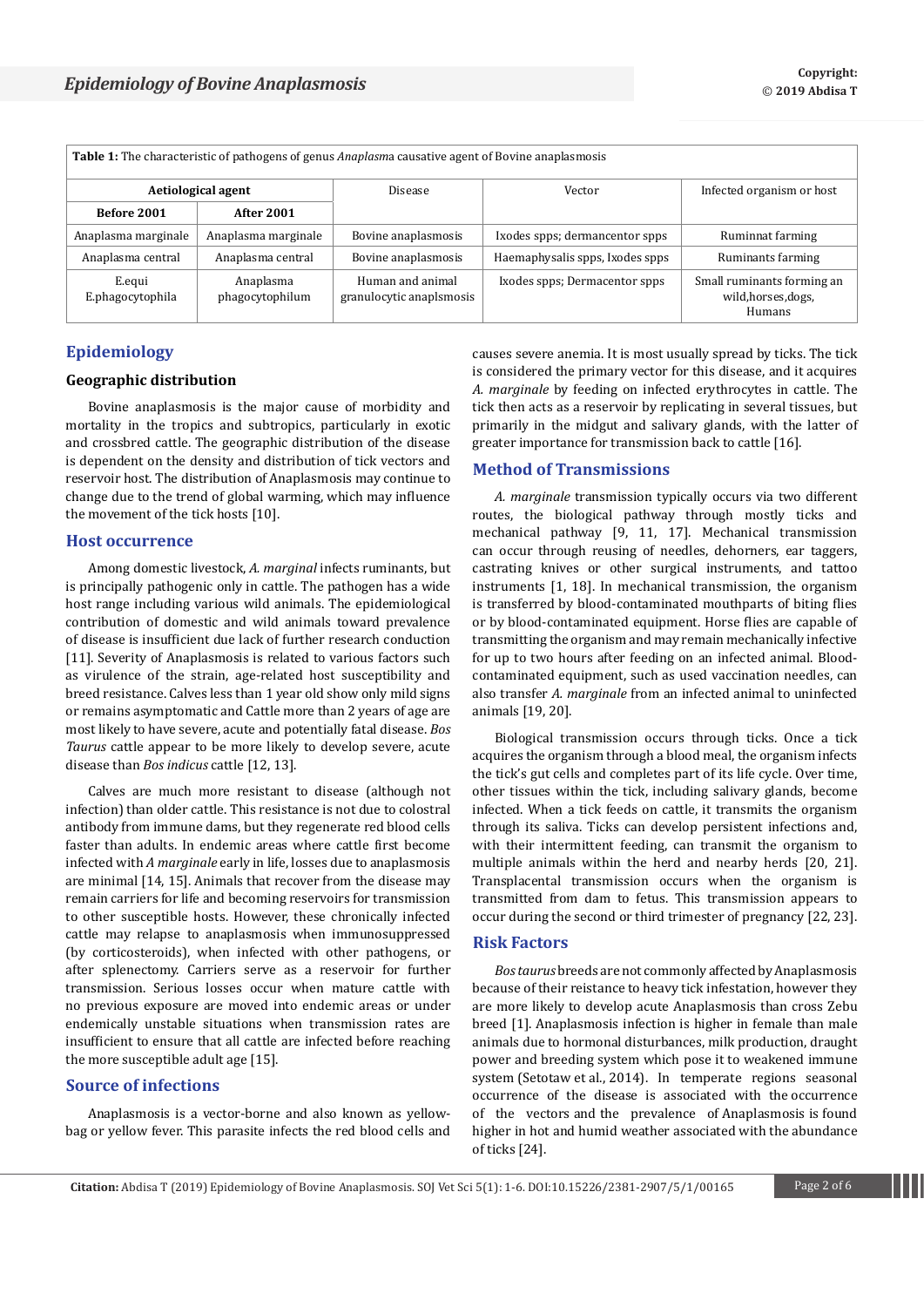## **Lifecycle and Pathogenesis**

Ticks acquire the rickettsia while feeding on carrier hosts (figure1), and within the erythrocyte, the rickettsia replicates by binary fission to form 8–12 initial bodies and exit from the erythrocyte does not involve destruction of the host's cell. Once out of the host cell, the initial bodies invade new erythrocytes in endless cycles. In the tick, the rickettsia infects midgut cells, where there is a first cycle of replication and from here dense

forms move to other tissues. After several rounds of replication, dense forms travel to the salivary glands where the rickettsia is transmitted to a new mammalian host (Rodríguez et al 2009; Futs e et al 2003). When cattle are exposed to A. marginale, an incubation period of 7-60 days follows depending on the infective dose. *A. marginale* is a strictly intra-erythrocyte microbe and the infected erythrocyte contains a membrane-bound inclusion, called initial body, that each contains four to eight rickettsias [1].



In the erythrocytes, A.marginale undergoes a cycle of replication, and subsequently they are phagocytized by the reticuloendothelial system to further reinvade other erythrocytes. During this acute phase as many as 109 erythrocytes per milliliter of blood, corresponding 70 % of all erythrocytes, can be infected [26, 27]. The phagocytosis of erythrocytes results in mild to severe haemolyticanaemia and icterus without hemoglobinemia or hemoglobinuria [9, 11].

### **Clinical Signs**

Bovine anaplasmosis have different forms of clinical phases including; Peracute, acute, chronic and mild. Acute anaplasmosis is most common and usually occurs in summer and fall during peak vector season. Fever (in some), anorexia, rapid loss of body condition, severe decrease in milk production, pale and icteric mucous membranes, increased heart and respiratory rates, muscle weakness and depression are common. Aggression from cerebral anoxia is common, especially in beef cattle. Abortions can occur in females and temporary infertility can occur in males. Since the hemolysis is extravascular, hemoglobinuria does not occur [13]. Peracute anaplasmosis is most common in highly susceptible purebred animals and dairy cows and also the death occurs within hours of the onset of clinical signs due to icterus [28]. Chronic disease occurs in severely affected animals that do not die. It may take weeks to months for animals to recover,

during which time production losses can be significant (decreased calf weaning weights, infertility). Clinical signs of anaplamosis include fever, jaundice, anorexia and lethargy, which can lead to a dramatic decrease in milk production [28, 29].

If cattle are carefully observed, weakness may be the first clinical sign that is noticed with Anaplasmosis. Infected cattle will fall behind the rest of the herd and will not eat or drink. Cows with light skin will initially look pale around the eyes and muzzle, but later this can change to a yellowish color (jaundice). This jaun dice is due to the destruction of the blood cells and their contents being released into the blood stream. Weight loss is rapid. Cattle can become extremely aggressive if they are oxygen deprived due to the severe anemia. Oxygen deprivation can also result in abortions in pregnant cows. Constipation, high fever, and labored breathing can also be seen. The most critical period is the first 4 to 9 days after clinical signs appear [13, 30].

Signs are refusal to eat, constipation, very hard dung, panting, sudden drop in milk production, Fever (41°C), swollen abdomen, loss of balance, raised hair, animal is depressed and docile; it seeks shade. The urine may be brown but, in contrast to babesiosis, hemoglobinuria does not occur. Surviving cattle convalesce over several weeks, during which hematologic parameters gradually return to normal [14].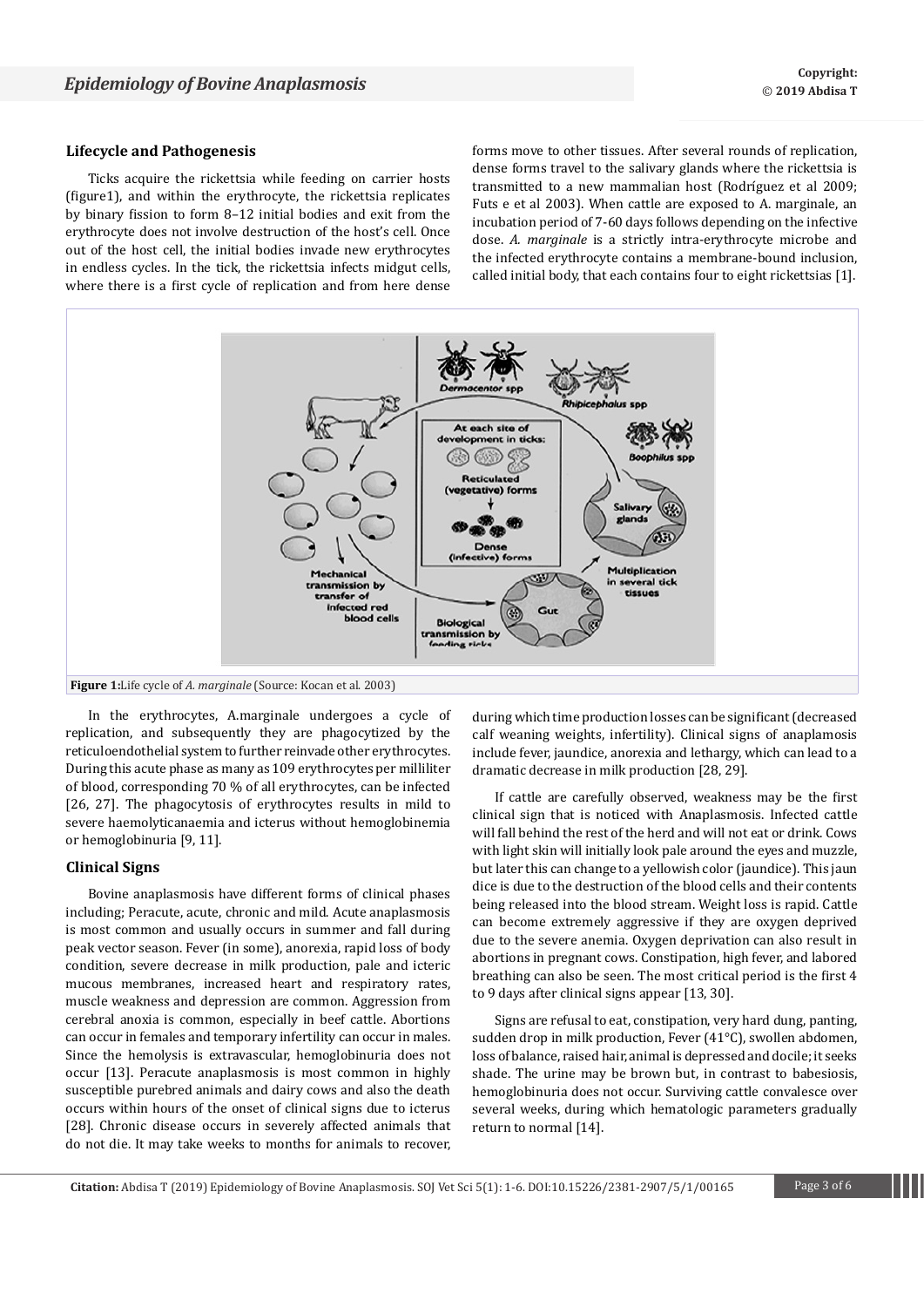#### **Necropsy**

Lesions are typical of those found in animals with anemia due to erythrophagocytosis. The carcasses of cattle that die from anaplasmosis are generally markedly anemic, jaundiced; watery blood and enlarged spleen. The liver may be mottled and yelloworange. The gallbladder is often distended and contains thick brown or green bile (Gall sickness). Hepatic and mediastinal lymph nodes appear brown. There are serious effusions in body cavities, pulmonary edema, petechial hemorrhages in the epiand endocardium. Widespread phagocytosis of erythrocytes is evident on microscopic examination of the reticuloendothelial organs. A significant proportion of erythrocytes are usually found to be parasitized after death due to acute infection [14].

#### **Diagnosis**

The diagnosis of Bovine anaplasmosis is depending on clinical history of animals and laboratory examination. The clinical history of patient has a history of tick bites or exposure of animals to ticks in environment, and then, after an incubation period of 2-7 days the bovine animal develops an illness of sudden onset of muscle pains, headache, fever and a rapidly evolving severe illness with the development of a haemorrhage state with bleeding from the mucous membranes and petechial in the skin, associated with thrombocytopenia and leucopenia [11].

The most commonly used laboratory method for the identification of the organism in most developing countries is microscopic examination of Giemsa stained thin blood film. However, this method cannot detect low level of rickettsiaemia as seen in infected host. In addition, in persistently infected cattle, it is difficult to differentiate the pathogen from similar structures such as Howell-Jolly bodies, Heinz bodies and staining artifacts, thus rending this method unreliable [31].

Microscopic examination of Giemsa-stained thin and thick blood films is critical to distinguish anaplasmosis from babesiosis and other conditions that result in anemia and jaundice, such as leptospirosis and theileriosis [32]. Blood sample is taken to anticoagulant vacutainer tube from jugular vein of bovine animals for hematologic testing. Then, the blood is examined by Giemsa staining of thin blood films and thus Anaplasma spss appears as dense, homogeneously staining blue-purple inclusions 0.3–1 μm in diameter. Anaplasma marginale inclusion is usually located toward the margin of the infected erythrocyte, whereas A. centrale inclusion bodies are located more centrally [32]. Even if Anaplasma infections usually are persistent, it may be undetectable by microscopy after the acute phase. Thus, for detection of pre-symptomatic and persistently infected animals serological method seems more reliable. The only way to diagnose of the presence of the causative organism is to demonstrate it, either by presence in blood smears or by molecular diagnostics. The golden standard is to inoculate blood from a suspected animal into a spleenectomized calf. This procedure is followed by multiple blood-smear examination every 2nd–3rd week for the presence of the pathogen. This method is very expensive and raises welfare issues (OIE, 2012)

Chronically infected carriers may be identified with a fair degree of accuracy by serologic testing using the msp5 ELISA, complement fixation, or card agglutination tests. Nucleic acid– based detection methods are most useful, because species and strain differentiation tests may not detect carrier levels. At necropsy, thin blood films of liver, kidney, spleen, lungs, and peripheral blood should be prepared for microscopic examination [32].

### **Treatment**

In the carrier phase, animals that have recovered from Anaplasmosis become persistent carriers of the organism. The benefit of the carrier state is that the animal has life-long immunity and rarely shows clinical disease again, but it does serve as a reservoir of the organism within the herd. Because of the latter, elimination of carrier animals through either culling or chemo sterilization has been attempted [26]. Chemo sterilization involves the use of antimicrobials. Until recently, it was believed chemo sterilization could be achieved with repeated administration of injectable oxytetracycline, but new studies show this method to be ineffective [33, 34]. The longterm feeding of chlortetracycline has been proposed as an option, but this strategy is not 100 percent effective and requires feeding chlortetracycline in an unapproved manner, which is unlawful [20, 40].

# **Prevention and Control**

Control measures currently available for tick-borne diseases include the use of acaricides for reduction or tick populations, specific chemotherapy, chemoprophylaxis, controlled exposure and vaccination. These measures limit losses caused by ticks and the diseases they transmit [27]. Control measures for bovine anaplasmosis vary with geographical location and include maintenance of Anaplasma-free herds, vector control, administration of antibiotics and vaccination [11]. For effective control of anaplasmosis, early diagnosis and treatment is essential, while continuous screening should be practiced to control the disease. The strategies commonly employed to control Anaplasmosis are minimizing transmission, use of feed antimicrobials, and vaccination [13, 32].

To minimize transmission, control of arthropod vectors such as ticks and horse flies is recommended when feasible. Several sprays pour on and fly tag products are approved for tick control, but control of biting flies can be more difficult and may require the use of alternative methods. Finally, eliminating carrier animals from the herd and testing new animals may be warranted in some cases. The benefits versus risk of an Anaplasmosis-free herd in a region where the disease is common, along with the costs associated with testing and eliminating carrier animals would need to be considered [35]. Control measures implemented vary with geographic location, and depend on availability, cost, and the feasibility of application. Vaccination has been an effective means of preventing outbreaks of anaplasmosis, but these vaccines, live and inactivated, are dependent on bovine blood as the source of infection or antigen [35, 36].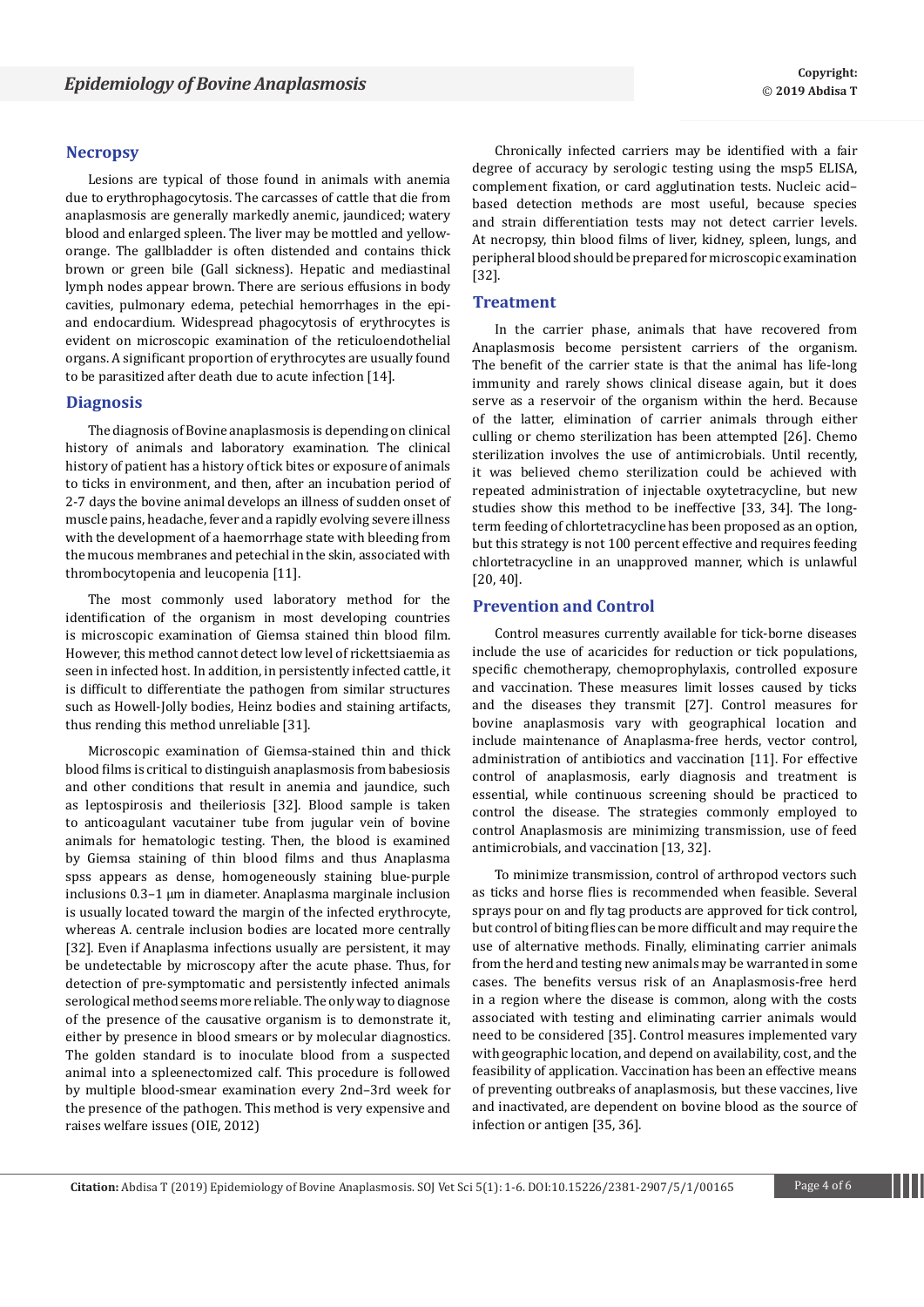For an effective vaccination program, the herd owner should follow these recommendations: the initial vaccination (1st year) consists of 2 doses given 4 weeks apart, scheduled so that the second dose is given at least 2 weeks or more before the vector season begins. The following year, a booster should be administered two weeks or more before the next vector season. After the first booster, additional boosters should be administered at least every other year to provide adequate protection. Identification of Anaplasmosis carriers, by testing, could constitute an appreciable savings in heavily infected herds because vaccination of the carriers is unnecessary. A positive test reaction resulting from vaccination cannot be differentiated from the positive reaction caused by the natural infection [36].

# **Economic Impacts**

Bovine anaplasmosis cause great economic losses in developing countries where it is highly endemic. Economic losses are due to reduced production, decreased weight gain, treatment costs, bull infertility, death loss and abortion [26]. Costs are incurred from mortality, loss of milk and meat production, control measures (acaricides treatments, vaccines, and chemotherapy), and its impact on international cattle trade (Bock et al., 2004). Anaplasmosis has also the grave socioeconomic consequences often leading to trade restrictions both locally and internationally [38].

## **Bovine Anaplasmosis Status in Ethiopia**

The Bovine analasmosis has been reported in Ethiopia, however further studies were not conducted as well. As reported that the prevalence of Bovine anaplasmosis was 6.8% in Jimma town and its surrounding [39]. Other studies have not been conducted to expose Bovine anaplasosis in Ethiopia.

# **Conculsion and Recommendations**

Bovine anaplasmosis is one of the overwhelming infectious diseases in cattle industry which cause diminishes socioeconomic of developing country. It is caused by intracellular rickettisia microorganisms. Bovine anaplasmosis have the behavior of self limit in blood of animals this lead persistence carrier of cattle, thus it is so difficult to treat this disease with antibiotics. It is better to prevent and control future outbreaks and the spread of Anaplasmosis to naive herds than treatment. Problems of acaridae resistance, chemical residues in food and the environment and the unsuitability of tick resistant cattle for all production systems make the current situation unsatisfactory and require the development of absolute control through effective vaccine. Generally, Anaplasmosis is one of the rickettisia diseases of bovine which decrease development of country by reducing number of animal production and productivity. Therefore, in line with the above conclusions; the following recommendations were forwarded:

- $\triangleright$  The government should monitor the use of potentially drugs and conserve foreign exchange.
- $\triangleright$  Intensive acaridae application to control ticks has a number of limitations, therefore, immunization together

with strategic tick control is recommended for exotic and crossbred cattle.

- $\triangleright$  The researcher need to study Bovine anaplsmosis and its control in Ethiopia
- $\triangleright$  The veterinarian ought to aware the community how to prevent bovine anaplasmosis.

## **Reference**

- 1. Kocan A.A (2003). Ticks and Tick-Transmitted Diseases in Oklahoma. Department of Veterinary Parasitology, Microbiology and Public Health. College of Veterinary Medicine, Oklahoma State University, Stillwater, Oklahoma **7**:4078.
- 2. [Bitrus AA, Jesse FFA, Abba Y, Pei JLX, Peter ID and Hambali IU.](http://nexusacademicpublishers.com/uploads/files/AAVS_6_2_70-74.pdf)  [Seroprevalence of anaplasmosis in dairy cattle from peninsular](http://nexusacademicpublishers.com/uploads/files/AAVS_6_2_70-74.pdf)  Malaysia. *[Adv. Anim. Vet. Sci](http://nexusacademicpublishers.com/uploads/files/AAVS_6_2_70-74.pdf)*, 2018; 6: 70-74.
- 3. [Rymaszewska A, Grenda S. Bacteria of the genus Anaplasma–](http://www.vri.cz/docs/vetmed/53-11-573.pdf) [characteristics of Anaplasma and their vectors a review.](http://www.vri.cz/docs/vetmed/53-11-573.pdf) *Vet Med*, 2008; 53**:** [573-584.](http://www.vri.cz/docs/vetmed/53-11-573.pdf)
- 4. [Setotaw T, Regassa F, Zeru F, Kahsay G, Epidemiological significance of](https://academicjournals.org/article/article1392277484_Sitotaw%20et%20al.pdf)  [major hemoparasites of ruminants in and around Debre-Zeit, Central](https://academicjournals.org/article/article1392277484_Sitotaw%20et%20al.pdf)  Ethiopia. *[Journal of Parasitology and Vector Biology](https://academicjournals.org/article/article1392277484_Sitotaw%20et%20al.pdf)*, 2014; 6(2): 16-22.
- 5. [Woldehiwet Z, Braun U, Regula G, Staerk KDC, Lutz H. Serologiccross](https://www.ncbi.nlm.nih.gov/pmc/articles/PMC1247822/)reactivity between *[Anaplasma marginale](https://www.ncbi.nlm.nih.gov/pmc/articles/PMC1247822/)* and *Anaplasma phagocytophilum*.*[Clinical and diagnostic laboratory immunology](https://www.ncbi.nlm.nih.gov/pmc/articles/PMC1247822/)*, [2005; 12:1177–83.](https://www.ncbi.nlm.nih.gov/pmc/articles/PMC1247822/)
- 6. [Abba Y, Jesse FAJ, Sadiq M, Ibrahim HH, Chung ELT and Bitrus AA.](http://www.scopemed.org/?mno=230854)  [Clinical management and gross pathological findings of a severe](http://www.scopemed.org/?mno=230854)  [anaplamosis in a dairy cow.](http://www.scopemed.org/?mno=230854) *J. Adv. Vet. Anim. Res.* 2016; 3: 195-199. Doi: [10.5455/javar.2016.c150](http://www.scopemed.org/?mno=230854)
- 7. [DumlerJS, BarbetAF, BekkerCP, DaschGA, PalmerGH](https://www.ncbi.nlm.nih.gov/pubmed/11760958) and RaySC. [Reorganization of genera in the family's Rickettsiaceae and](https://www.ncbi.nlm.nih.gov/pubmed/11760958)  [Anaplasmataceae in the order Rickettsiales: Unification of some](https://www.ncbi.nlm.nih.gov/pubmed/11760958)  [species of Ehrlichia with Anaplasma, Cowdria with Ehrlichia](https://www.ncbi.nlm.nih.gov/pubmed/11760958)  [and Ehrlichia with Neorickettsia, descriptions of six new species](https://www.ncbi.nlm.nih.gov/pubmed/11760958)  [combinations and designation of Ehrlichia equi and "HGE agent"](https://www.ncbi.nlm.nih.gov/pubmed/11760958)  [as subjective synonyms of Ehrlichia phagocytophila.](https://www.ncbi.nlm.nih.gov/pubmed/11760958) *International [Journal of Systematic and Evolutionary Microbiology](https://www.ncbi.nlm.nih.gov/pubmed/11760958)*; 2001; 51:2145- [2165. Doi: 10.1099/00207713-51-6-2145](https://www.ncbi.nlm.nih.gov/pubmed/11760958)
- 8. [Carreño AD, Alleman AR, Barbet AF, Palmer GH, Noh SM, Johnson CM.](https://pubag.nal.usda.gov/download/56739/PDF)  [In vivo endothelial cell infection by Anaplasma marginale. Veterinary](https://pubag.nal.usda.gov/download/56739/PDF)  [Pathology,2007;](https://pubag.nal.usda.gov/download/56739/PDF) **44**:116-118
- 9. Kocan KM, J de la Fuente, Blouin EF, Coetzee JF, Ewing SA. The natural history of *Anaplasma marginale*,"*Veterinary Parasitology*,2010; 167:95–107
- 10.[Singh H, Haque M, Singh NK, Rath SS. Molecular detection of](https://www.ncbi.nlm.nih.gov/pubmed/22309860)  *Anaplasmamarginale*[infection in carrier cattle.](https://www.ncbi.nlm.nih.gov/pubmed/22309860) *Ticks tick-borne Dis.* 2012 **3**[: 55-58. Doi: 10.1016/j.ttbdis.2011.10.002](https://www.ncbi.nlm.nih.gov/pubmed/22309860)
- 11.[Aubry P, Geale DW. A review of bovine anaplasmosis.](https://www.ncbi.nlm.nih.gov/pubmed/21040509) *Transboundary [and emerging diseases](https://www.ncbi.nlm.nih.gov/pubmed/21040509)*, 2011; *58(1)*:1-30. Doi: 10.1111/j.1865- [1682.2010.01173.x](https://www.ncbi.nlm.nih.gov/pubmed/21040509)